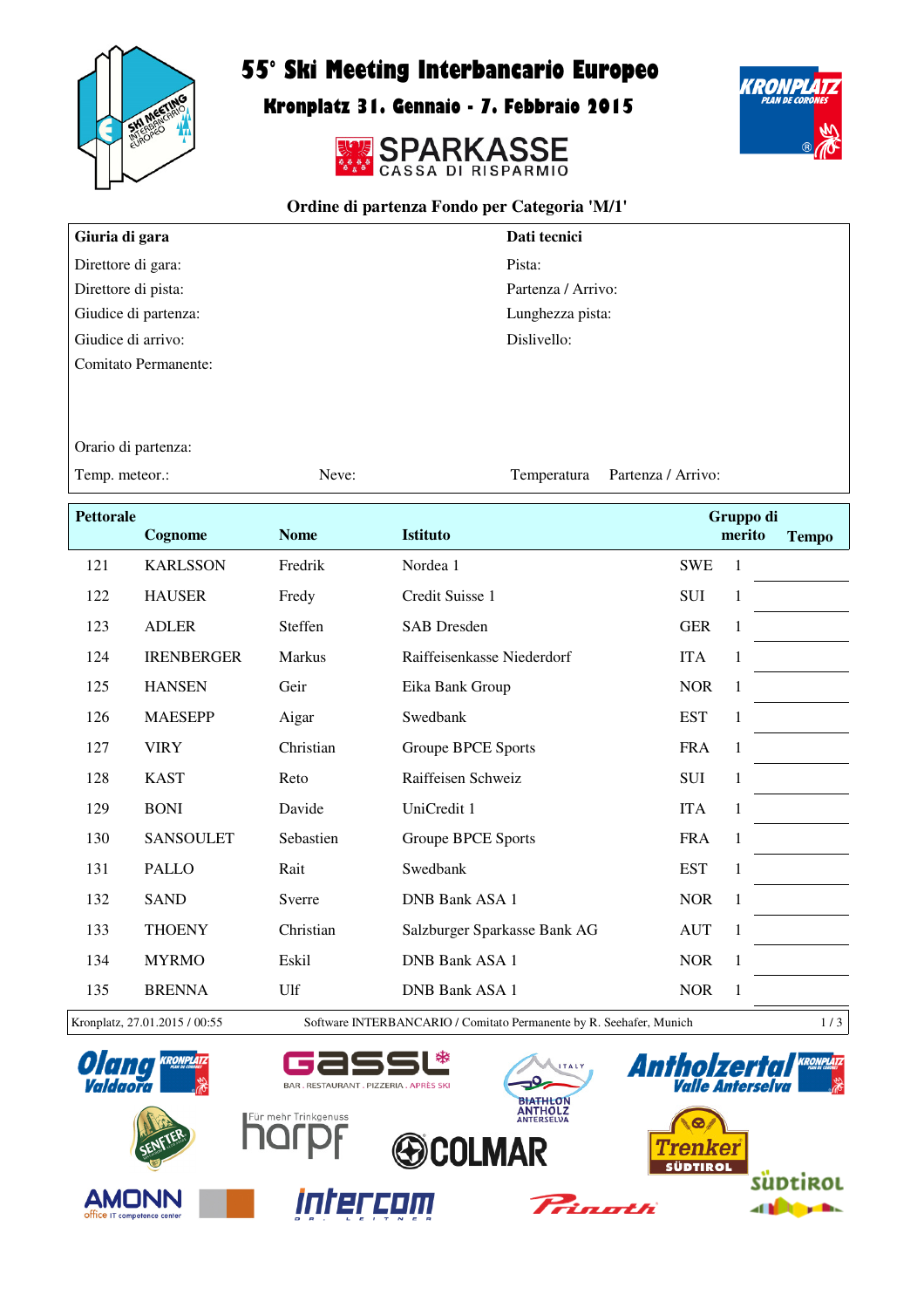## **Ordine di partenza Fondo per Categoria 'M/1'**

| <b>Pettorale</b> | Cognome             | <b>Nome</b>  | Istituto                               | Gruppo di<br>merito |                | <b>Tempo</b> |
|------------------|---------------------|--------------|----------------------------------------|---------------------|----------------|--------------|
| 136              | <b>ENA</b>          | Leif         | OP Financial Group                     | <b>FIN</b>          | 1              |              |
| 137              | <b>SANDSUND</b>     | Morten       | Nordea 2                               | <b>SWE</b>          | $\mathbf{1}$   |              |
| 138              | <b>BONELL</b>       | Curdin       | Graubündner Kantonalbank - Chur        | ${\bf SUI}$         | 1              |              |
| 139              | <b>PIRCHER</b>      | Andreas      | Raiffeisenbank Reutte                  | <b>AUT</b>          | 1              |              |
| 140              | <b>MATHESON</b>     | Christian    | Nordea 2                               | <b>SWE</b>          | 1              |              |
| 141              | <b>MIETLE</b>       | Hans-Petter  | Nordea 1                               | <b>SWE</b>          | 1              |              |
| 142              | <b>PUCHER</b>       | Roman        | Oberbank AG                            | <b>AUT</b>          | 1              |              |
| 143              | <b>HVALA</b>        | Kristijan    | Abanka Ljubljana D. D.                 | <b>SLO</b>          | 1              |              |
| 144              | <b>ARREGGER</b>     | Andreas      | Raiffeisen Schweiz                     | <b>SUI</b>          | $\sqrt{2}$     |              |
| 145              | <b>AMBROSINI</b>    | Davide       | UniCredit 1                            | <b>ITA</b>          | $\overline{2}$ |              |
| 146              | <b>STUMPTNER</b>    | Bernhard     | Oberbank AG                            | <b>AUT</b>          | $\mathfrak{2}$ |              |
| 147              | <b>RUSCITTO</b>     | Luca         | UniCredit 2                            | <b>ITA</b>          | $\sqrt{2}$     |              |
| 148              | <b>LOPATIC</b>      | Marko        | Abanka Ljubljana D. D.                 | <b>SLO</b>          | $\overline{2}$ |              |
| 149              | <b>BERTHER</b>      | Flurin       | Graubündner Kantonalbank - Chur        | <b>SUI</b>          | $\overline{c}$ |              |
| 150              | <b>NICASTRO</b>     | Matteo       | Gruppo Intesa Sanpaolo 1               | <b>ITA</b>          | $\mathfrak{2}$ |              |
| 151              | <b>HAAKONSEN</b>    | Andre Bjerke | Nordea 2                               | <b>SWE</b>          | $\overline{2}$ |              |
| 152              | <b>GARGNEL</b>      | Edoardo      | Banca Popolare di Vicenza              | <b>ITA</b>          | $\mathfrak{2}$ |              |
| 153              | <b>LAMANNA</b>      | Christophe   | <b>Groupe BPCE Sports</b>              | <b>FRA</b>          | $\overline{2}$ |              |
| 154              | <b>GOERLICH</b>     | Jürgen       | Sparkasse Bad Tölz-Wolfratshausen      | <b>GER</b>          | $\mathfrak{2}$ |              |
| 155              | <b>OLSEN</b>        | Magnus Jorem | <b>DNB Bank ASA 2</b>                  | <b>NOR</b>          | $\sqrt{2}$     |              |
| 156              | <b>RESTELLO</b>     | Giovanni     | Veneto Banca S.C.p.A.                  | <b>ITA</b>          | 2              |              |
| 157              | <b>UBER</b>         | Andra        | Suedtiroler Volksbank - Banca Popolare | <b>ITA</b>          | 3              |              |
| 158              | <b>SEEBER</b>       | Manfred      | Raiffeisenkasse Bruneck                | <b>ITA</b>          | 3              |              |
| 159              | DE BACCO            | Luca         | UniCredit 2                            | <b>ITA</b>          | 3              |              |
| 160              | <b>KAISER</b>       | Florian      | HypoVereinsbank München                | <b>GER</b>          | 3              |              |
| 161              | <b>GIGER</b>        | Daniel       | Julius Baer - Zuerich                  | SUI                 | 3              |              |
| 162              | <b>CONTE</b>        | Stefano      | UniCredit 1                            | <b>ITA</b>          | 3              |              |
| 163              | <b>MELIHEN</b>      | David        | Abanka Ljubljana D. D.                 | <b>SLO</b>          | 3              |              |
| 164              | <b>DEMATTIO</b>     | Marco        | Südtiroler Sparkasse AG 1              | <b>ITA</b>          | 3              |              |
| 165              | <b>RIGONI</b>       | Sergio       | Banca Popolare di Vicenza              | <b>ITA</b>          | 3              |              |
| 166              | <b>IMPALMI</b>      | Umberto      | Banca Popolare di Vicenza              | <b>ITA</b>          | 3              |              |
| 167              | <b>CASANOVA BOR</b> | Gianluca     | UniCredit 1                            | <b>ITA</b>          | $\mathfrak{Z}$ |              |
| 168              | <b>BORIERO</b>      | Marco        | Gruppo Intesa Sanpaolo 1               | <b>ITA</b>          | 3              |              |
| 169              | <b>WISTHALER</b>    | Wilfried     | Raiffeisenkasse Niederdorf             | <b>ITA</b>          | 3              |              |
| 170              | <b>SALATI</b>       | Denis        | Suedtiroler Volksbank - Banca Popolare | <b>ITA</b>          | 3              |              |